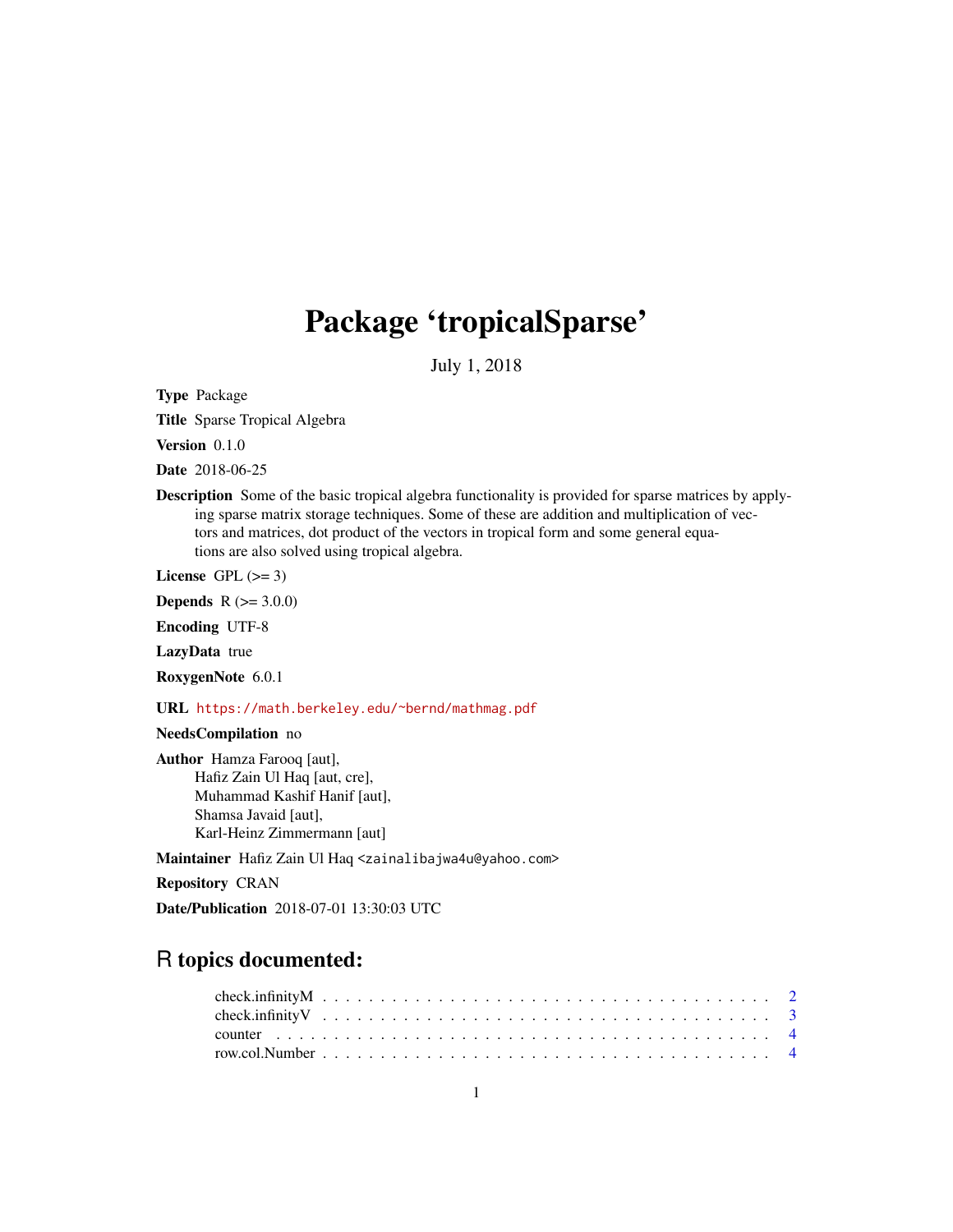#### <span id="page-1-0"></span>2 check.infinityM

| Index | 16 |  |
|-------|----|--|

<span id="page-1-1"></span>check.infinityM *Check Infinity in Matrix*

#### Description

check.infinityM checks infinite value in a matrix based on algebraType input.

### Usage

check.infinityM(M, algebraType)

#### Arguments

| M           | is matrix.                                      |
|-------------|-------------------------------------------------|
| algebraType | is string input that can be minplus or maxplus. |

#### Details

The input of this function is a matrix and type of tropical algebra. A matrix may contain infinite values that can be positive or negative. Both the positive and negative infinite values works differently on each algebra type. Due to the difference between minplus and maxplus tropical algebra, it is important to manage them so they can work in their own bounderies. In minplus -Inf cannot be used while in maxplus Inf cannot be used. So the main purpose of this funnction is to check such possibilities that can cause errors. If this function finds a -Inf in the matrix and the type of algebra is minplus then the function generates an error. Similarly, if the function finds a Inf in the matrix and the type of algebra is maxplus then the function also generates an error.

#### Value

Returns nothing but generates an error if specific conditions met.

#### See Also

[check.infinityV](#page-2-1)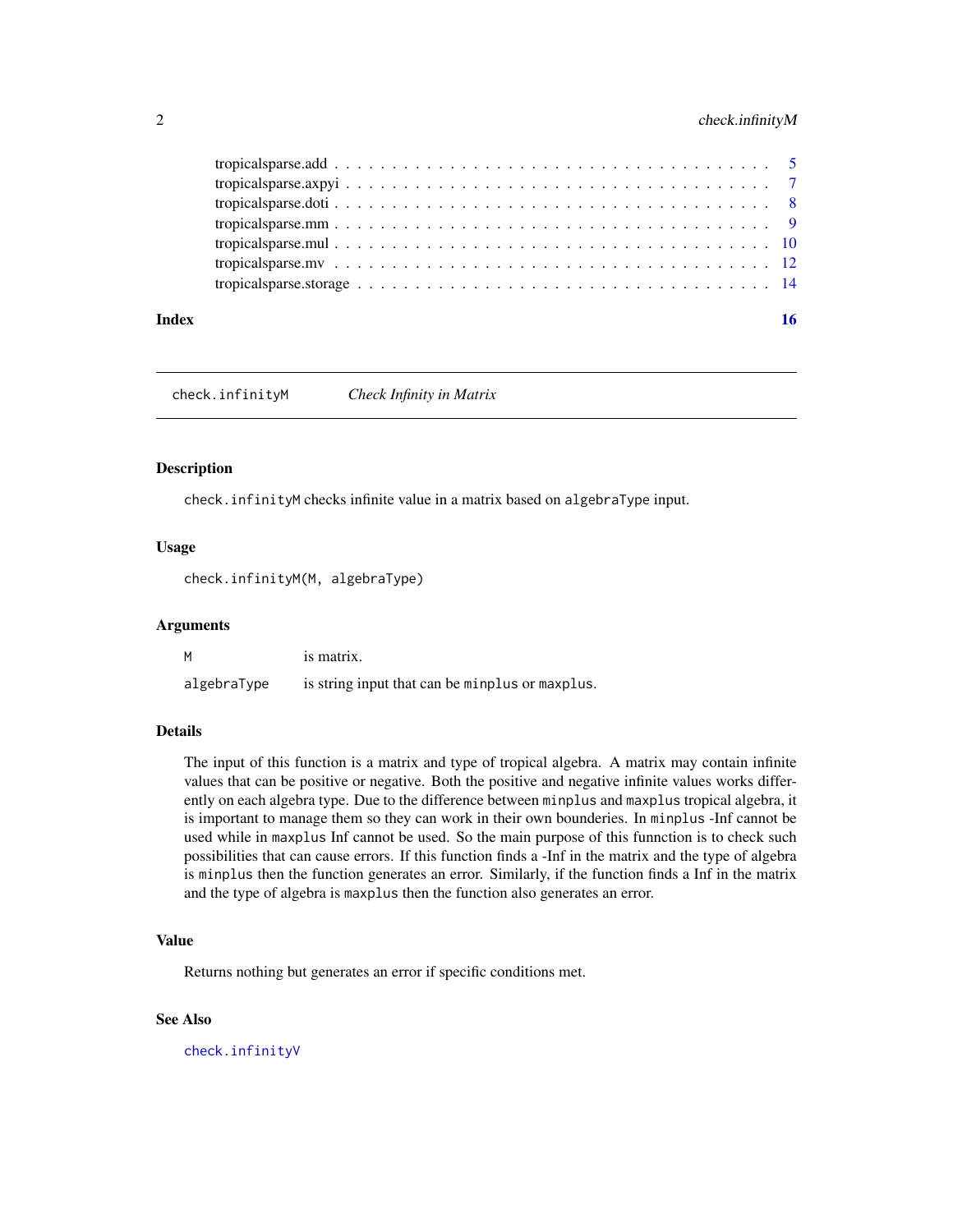#### <span id="page-2-0"></span>check.infinityV 3

#### Examples

```
a \leq matrix(data = c(2, Inf, Inf, 0, Inf, Inf, Inf, 10, Inf),
nrow = 3, ncol = 3, byrow = TRUE)
check.infinityM(a, 'minplus')
```
<span id="page-2-1"></span>check.infinityV *Check Infinity in Vector*

#### Description

check.infinityV checks infinite value in a vector based on algebraType input.

#### Usage

check.infinityV(V, algebraType)

#### Arguments

| <sup>V</sup> | is vector.                                      |
|--------------|-------------------------------------------------|
| algebraType  | is string input that can be minplus or maxplus. |

#### Details

The input of this function is a vector and type of tropical algebra. A vector may contain infinite values that can be positive or negative. Both the positive and negative infinite values works differently on each algebra type. Due to the difference between minplus and maxplus tropical algebra, it is important to manage them so they can work in their own bounderies. In minplus -Inf cannot be used while in maxplus Inf cannot be used. So the main purpose of this funnction is to check such possibilities that can cause errors. If this function finds a -Inf in the vector and the type of algebra is minplus then the function generates an error. Similarly, if the function finds a Inf in the vector and the type of algebra is maxplus then the function also generates an error.

#### Value

Returns nothing but generates an error if specific conditions met.

#### See Also

```
check.infinityM
```

```
a <- c(2, Inf, Inf, 0, Inf, Inf, Inf, 10, Inf)
check.infinityV(a, 'minplus')
```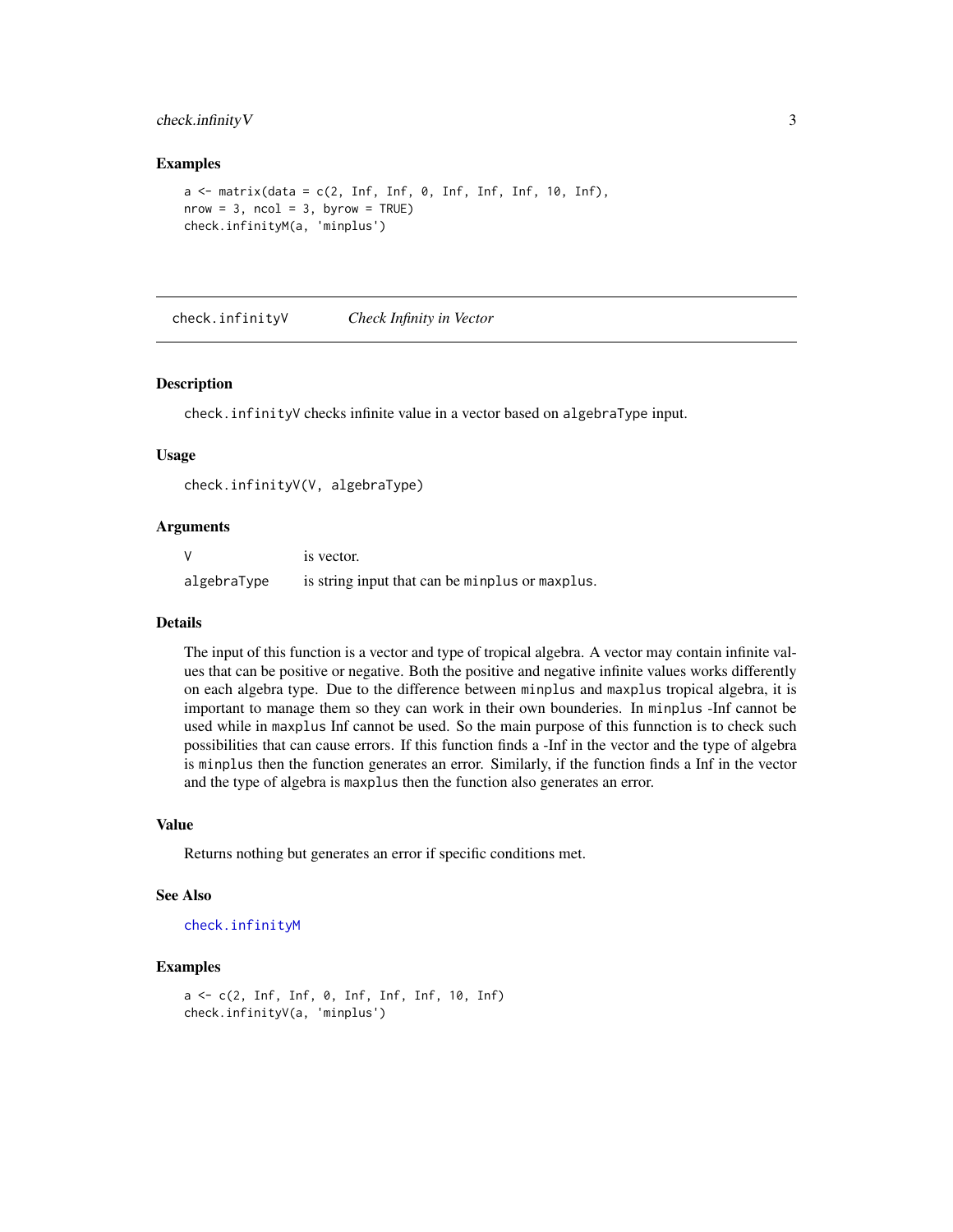<span id="page-3-0"></span>

#### Description

counter is used to get total number of non-infinit values in a matrix.

#### Usage

counter(M)

#### Arguments

M is a matrix.

#### Details

The input of this function is a matrix. This function returns the total number of non-infinite values in the given matrix. In order to work properly, M must be a [matrix](#page-0-0) otherwise this method generates an error.

#### Value

Returns total number of non-infinit values.

#### Examples

```
a <- matrix(data = c(2, Inf, Inf, 0, Inf, Inf, Inf, 10, Inf), nrow = 3, ncol = 3, byrow = TRUE)
counter(a)
# [1] 3
```
row.col.Number *Row/Column Number of a Value*

#### Description

row.col.Number method is used to get the row or column number of a specific value in the matrix.

#### Usage

```
row.col.Number(i, x, arr)
```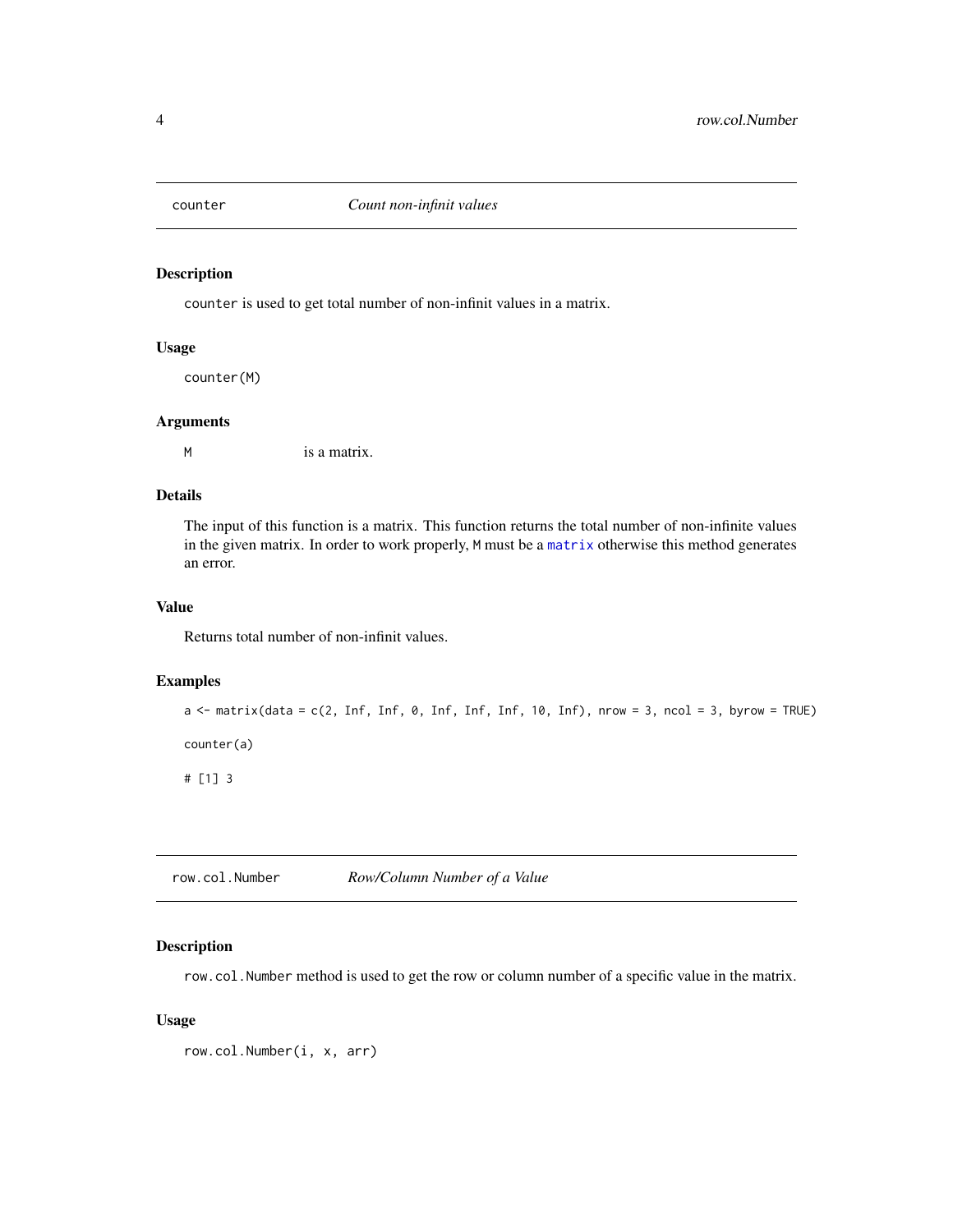#### <span id="page-4-0"></span>**Arguments**

|     | is an index of array containing non-infinite values of the matrix. |
|-----|--------------------------------------------------------------------|
|     | is total number of rows or columns of the matrix.                  |
| arr | is an array containing row or column pointer of the matrix.        |

#### Details

The function row.col.Number recieves three parameters i, x and arr. As mentioned above i is an index of array containing non-infinite values of the matrix. This array can only be obtained in the CSR and CSC storage techniques and has zero sparsity. x is total number of rows in case of CSR or total number of columns in case of CSC of the matrix. arr is an array containing row pointer in case of CSR or column pointer in case of CSC of the matrix. From these inputs row.col.Number finds row or column number of a specific value in the matrix. This function is used especially for CSR and CSC storage techniques.

#### Value

Returns the row or column number of a specific value if succeded, otherwise NA.

#### See Also

[tropicalsparse.add](#page-4-1), [tropicalsparse.mul](#page-9-1).

#### Examples

```
a \leq matrix(data = c(2, \text{Inf}, \text{Inf}, \emptyset, \text{Inf}, \text{Inf}, \text{Inf}, \text{10}, \text{Inf}),nrow = 3, ncol = 3, byrow = TRUE)
List = tropicalsparse.storage(a,'csr','minplus')
i = 2row.col.Number(i, nrow(a), List[[1]])
# [1] 2
```
<span id="page-4-1"></span>tropicalsparse.add *Addition With or Without Storage Techniques*

### Description

tropicalsparse.add function adds the provided inputs in Tropical Algebra based on type of Tropical Algebra.

#### Usage

```
tropicalsparse.add(A, B, store = NULL, algebraType)
```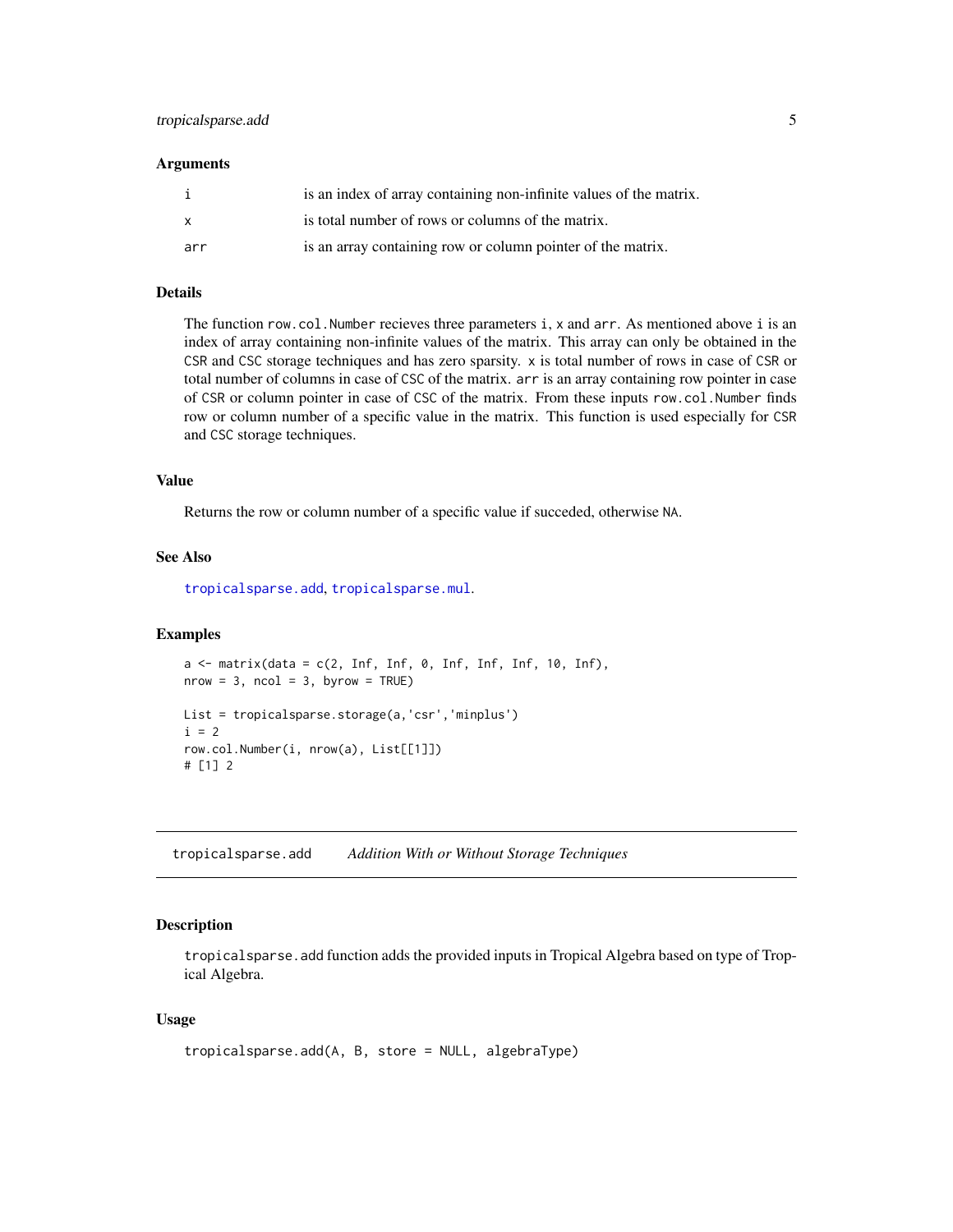#### <span id="page-5-0"></span>Arguments

| A           | is matrix or vector.                            |
|-------------|-------------------------------------------------|
| B           | is matrix or vector.                            |
| store       | is storage technique.                           |
| algebraType | is string input that can be minplus or maxplus. |

#### Details

The compulsory inputs of the function tropicalsparse.add are A, B and algebraType while the remaining input is optional that is store. The inputs A and B can be matrix/matrix, matrix/vector, vector/matrix and vector/vector otherwise the function generates an error. For A and B, the order of the input does not matter. It can be in any of the following way: the first input of the function is matrix and second input is a vector. Similarly, vise versa. store can be coo, csc and csr for applying following storage techniques respectively: Coordinate-Wise, Compressed Sparse Row, Compressed Sparse Column. This input is case sensitive. If the store input is other than the specified storage techniques then the function generates an error. The input algebraType is used to specify type of Tropical Algebra. This can be minplus or maxplus. For more details about algebraType, see detail section of [check.infinityM](#page-1-1) or [check.infinityV](#page-2-1). [tropicalsparse.storage](#page-13-1) function is used to apply storage technique depends upon the input given. If store input is not specified then the functionality will be performed without using any storage technique.

#### Value

Addition of A and B in Tropical Algebra.

#### See Also

[tropicalsparse.mul](#page-9-1), [tropicalsparse.storage](#page-13-1)

```
a \leq matrix(data = c(2, Inf, Inf, 0, Inf, Inf, Inf, 10, Inf),
nrow = 3, ncol = 3, byrow = TRUE)
b \le matrix(data = c(Inf, Inf, 4, Inf, -0.3, Inf, Inf, 2, Inf),
nrow = 3, ncol = 3, byrow = TRUE)
tropicalsparse.add(a, b, 'csr', 'minplus')
# [,1] [,2] [,3]
# [1,] 2 Inf 4
# [2,] 0 -0.3 Inf
# [3,] Inf 2.0 Inf
# also
a \leq -\text{matrix}(data = c(5, -Inf, -Inf, -Inf, -Inf, -Inf, -Inf, -Inf, 10, 2),nrow = 3, ncol = 3, byrow = TRUE)
```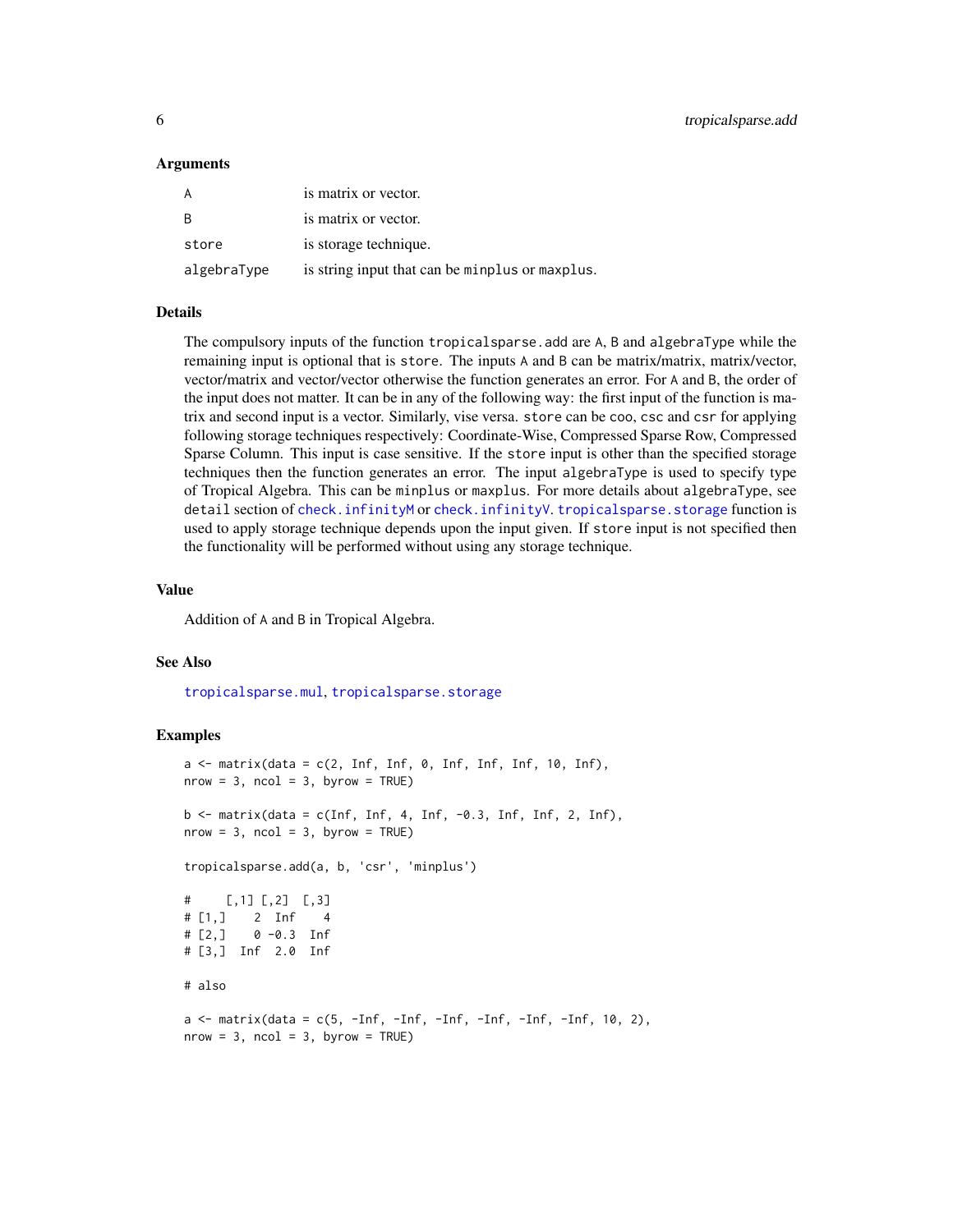```
b <- matrix(data = c(-Inf, -Inf, 3, -Inf, -0.5, -Inf, 1.1, -Inf, -Inf),
nrow = 3, ncol = 3, byrow = TRUE)
tropicalsparse.add(a, b, 'coo', 'maxplus')
# [,1] [,2] [,3]
# [1,] 5.0 -Inf 3
# [2,] -Inf -0.5 -Inf
# [3,] 1.1 10.0 2
# also
a \leq - matrix(data = c(2, Inf, Inf, 0, Inf, Inf, Inf, 2, Inf),
nrow = 3, ncol = 3, byrow = TRUE)
b \leq c(\text{Inf}, 0, 10)tropicalsparse.add(a, b, algebraType = 'minplus')
# [, 1] [, 2] [, 3]
# [1,] 2 Inf Inf
# [2,] 0 0 0
# [3,] 10 2 10
```
<span id="page-6-1"></span>tropicalsparse.axpyi *tropicalsparse.axpyi()*

#### Description

tropicalsparse.axpyi function multiplies the vector x by the constant alpha and adds the result to the vector y.

### Usage

```
tropicalsparse.axpyi(y, alpha, x, algebraType)
```
#### Arguments

|              | is a vector.                                    |
|--------------|-------------------------------------------------|
| alpha        | is a constant.                                  |
| $\mathsf{x}$ | is a vector.                                    |
| algebraType  | is string input that can be minplus or maxplus. |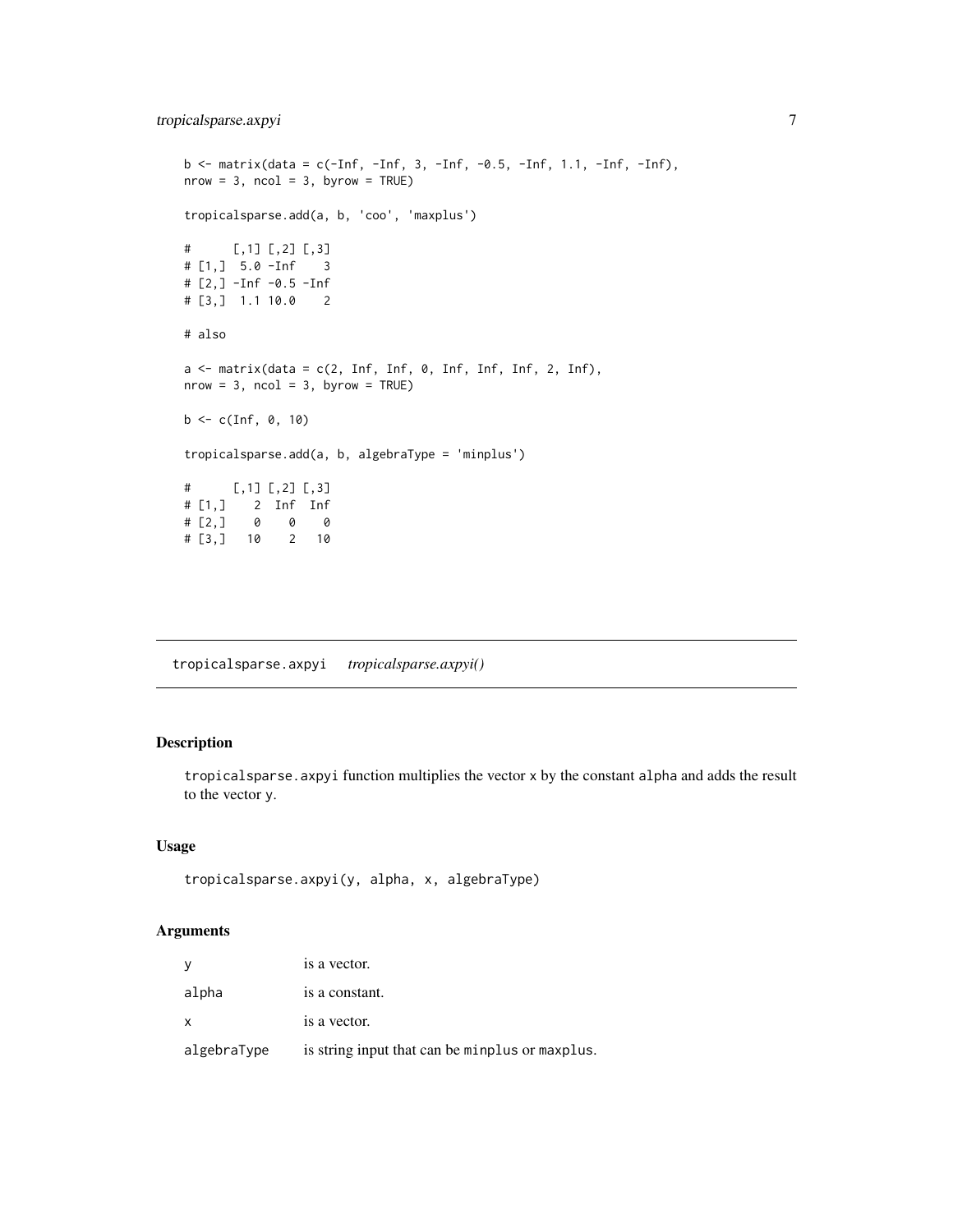#### <span id="page-7-0"></span>Details

The input of the function tropicalsparse.axpyi is two vectors, a constant and type of Tropical Algebra. algebraType is used to specify type of Tropical Algebra. This can be minplus or maxplus. For more details about algebraType, see detail section of [check.infinityM](#page-1-1) or check. infinityV. All inputs of this method are compulsory. The operation is expressed as:  $y = y$ + alpha \* x where x and y must be a vector while alpha must be a constant.

### Value

Returns a vector.

#### See Also

[tropicalsparse.doti](#page-7-1)

#### Examples

```
a <- c(2, Inf, 5, 0, Inf, Inf, Inf, 10, Inf)
b \leq c(0, 5, Inf, Inf, 12, 2, Inf, Inf, 3)alpha <-5tropicalsparse.axpyi(a, alpha, b, 'minplus')
# [1] 2 10 5 0 17 7 Inf 10 8
```
<span id="page-7-1"></span>tropicalsparse.doti *tropicalsparse.doti()*

#### Description

tropicalsparse.doti function multiplies the vector y with the vector x.

#### Usage

tropicalsparse.doti(x, y, algebraType)

#### Arguments

|             | is a vector.                                    |
|-------------|-------------------------------------------------|
|             | is a vector.                                    |
| algebraType | is string input that can be minplus or maxplus. |

#### Details

The input of this function is x, y and algebraType. If any of the input is missing then the function generates an error. The operation is expressed as: result  $=$  yx where x and y must be a vector. algebraType is used to specify type of Tropical Algebra. This can be minplus or maxplus. For more details about algebraType, see detail section of [check.infinityM](#page-1-1) or [check.infinityV](#page-2-1).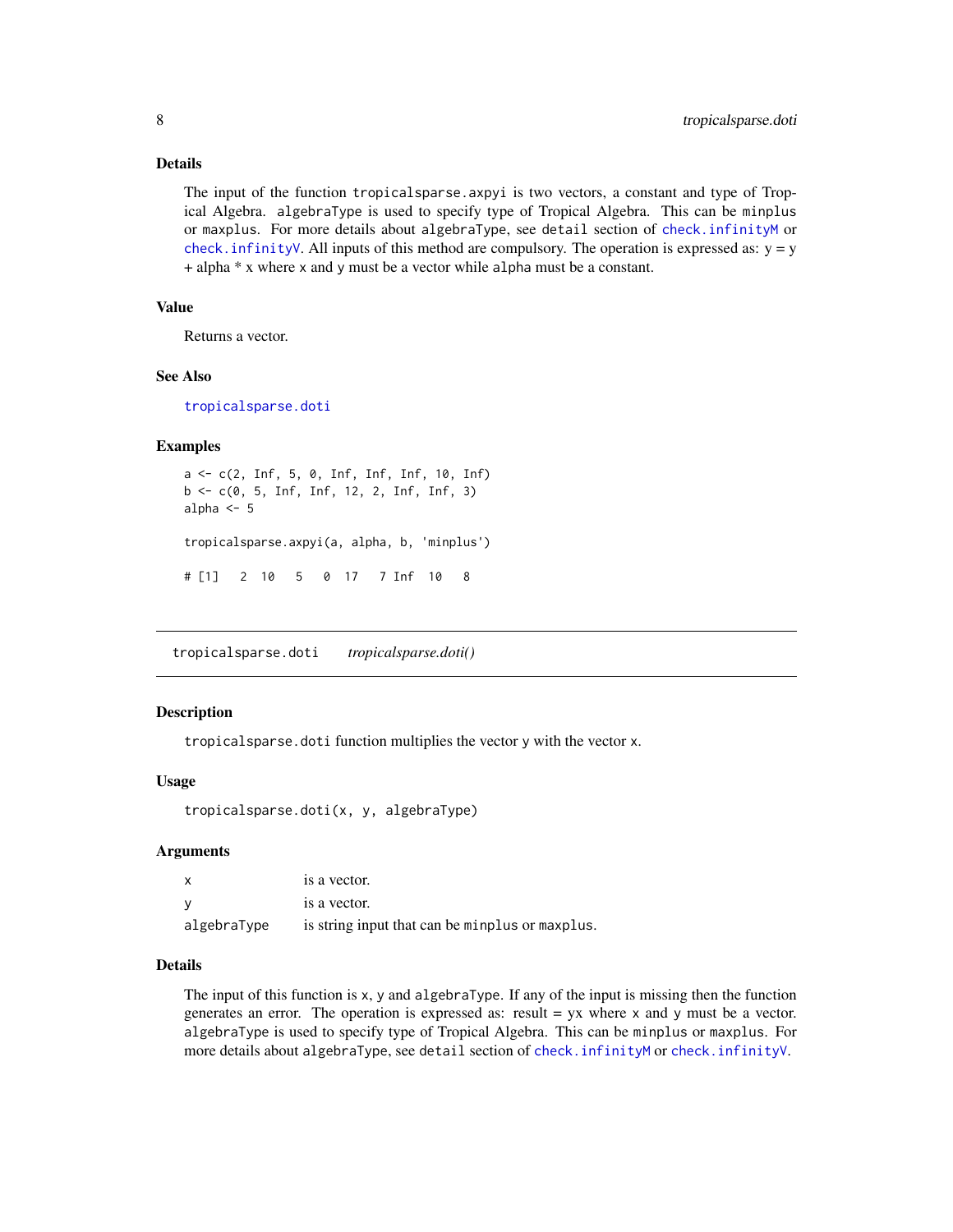<span id="page-8-0"></span>tropicalsparse.mm 9

### Value

Returns a vector.

### See Also

[tropicalsparse.axpyi](#page-6-1)

#### Examples

a <- c(2, Inf, 5, 0, Inf, Inf, Inf, 10, Inf) b <- c(0, 5, Inf, Inf, 12, 2, Inf, Inf, 3) tropicalsparse.doti(a, b, 'minplus') # [1] 2 Inf Inf Inf Inf Inf Inf Inf Inf

tropicalsparse.mm *tropicalsparse.mm()*

#### Description

tropicalsparse.mm function performs the matrix-matrix operation on the equation:  $y = alpha *$  $op(A) * op(B) + beta * op(C).$ 

### Usage

tropicalsparse.mm(alpha = NULL, A, opA = FALSE, B, opB = FALSE, beta = NULL, C, opC = FALSE, store = NULL, algebraType)

#### Arguments

| alpha       | is a single real value.                         |
|-------------|-------------------------------------------------|
| A           | is a matrix.                                    |
| opA         | is transpose of A.                              |
| B           | is a matrix.                                    |
| opB         | is transpose of B.                              |
| beta        | is a single real value.                         |
| C.          | is a matrix.                                    |
| opC         | is transpose of C.                              |
| store       | is storage technique.                           |
| algebraType | is string input that can be minplus or maxplus. |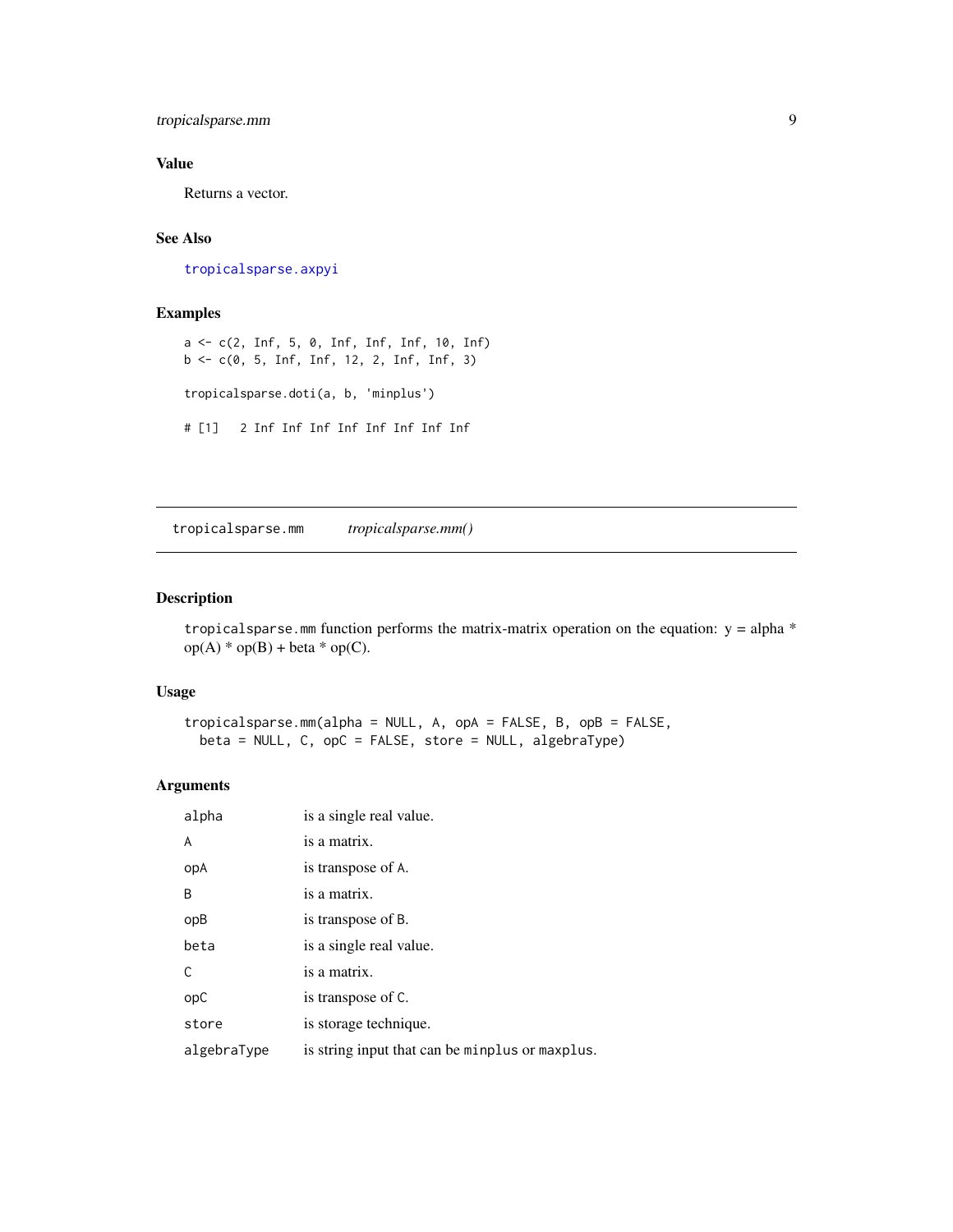#### <span id="page-9-0"></span>Details

The input of this function is three matrices, two constants, operation on these matrices, storage technique and type of Tropical Algebra. Matrices and algebraType inputs are compulsory while all other inputs are optional. A, B and C must be the matrix of same dimensions and these matrices must be sparse otherwise error occured. alpha and beta must be the single real value. opA, opB and opC can be set to TRUE to take transpose of A, B and C matrices repectively. store input can be coo, csc and csr for applying following storage techniques respectively: Coordinate-Wise, Compressed Sparse Row, Compressed Sparse Column. If store is not specified then functionality is performed without using any storage technique. algebraType is used to specify type of Tropical Algebra. This can be minplus or maxplus. For more details about algebraType, see detail section of [check.infinityM](#page-1-1) or [check.infinityV](#page-2-1). First of all A is multiplied with B and if alpha is given then the product of A and B will be multipied with alpha otherwise it remais the same. After this, beta is multiplied with C only if beta is given. Finally, both result are added to each other and the resultant matrix is obtained. Same functionailty is applied if any of the store technique is specified.

#### Value

Returns the resultant matrix.

#### Examples

 $a \leq$  matrix(data = c(2, Inf, Inf, 0, Inf, Inf, Inf, 10, Inf),  $nrow = 3$ ,  $ncol = 3$ ,  $byrow = TRUE$ )  $b \le$  matrix(data = c(Inf, Inf, 4, Inf,  $-0.3$ , Inf, Inf, 2, Inf),  $nrow = 3$ ,  $ncol = 3$ ,  $byrow = TRUE$ )  $c \le$  matrix(data =  $c(1, \text{Inf}, \text{Inf}, \text{Inf}, \theta, 6, \text{Inf}, \text{Inf}, \text{Inf}),$  $nrow = 3$ ,  $ncol = 3$ ,  $byrow = TRUE$ ) tropicalsparse.mm( $A = a$ , alpha = 5, opB = TRUE,  $B = b$ ,  $C = c$ , store = 'csr', algebraType = 'minplus')  $#$  [, 1] [, 2] [, 3] # [1,] 1 Inf Inf # [2,] Inf 0.0 6 # [3,] Inf 14.7 17

<span id="page-9-1"></span>tropicalsparse.mul *Multiplication With or Without Storage Techniques*

#### Description

tropicalsparse.mul function multiplies the provided inputs in Tropical Algebra based on type of Tropical Algebra.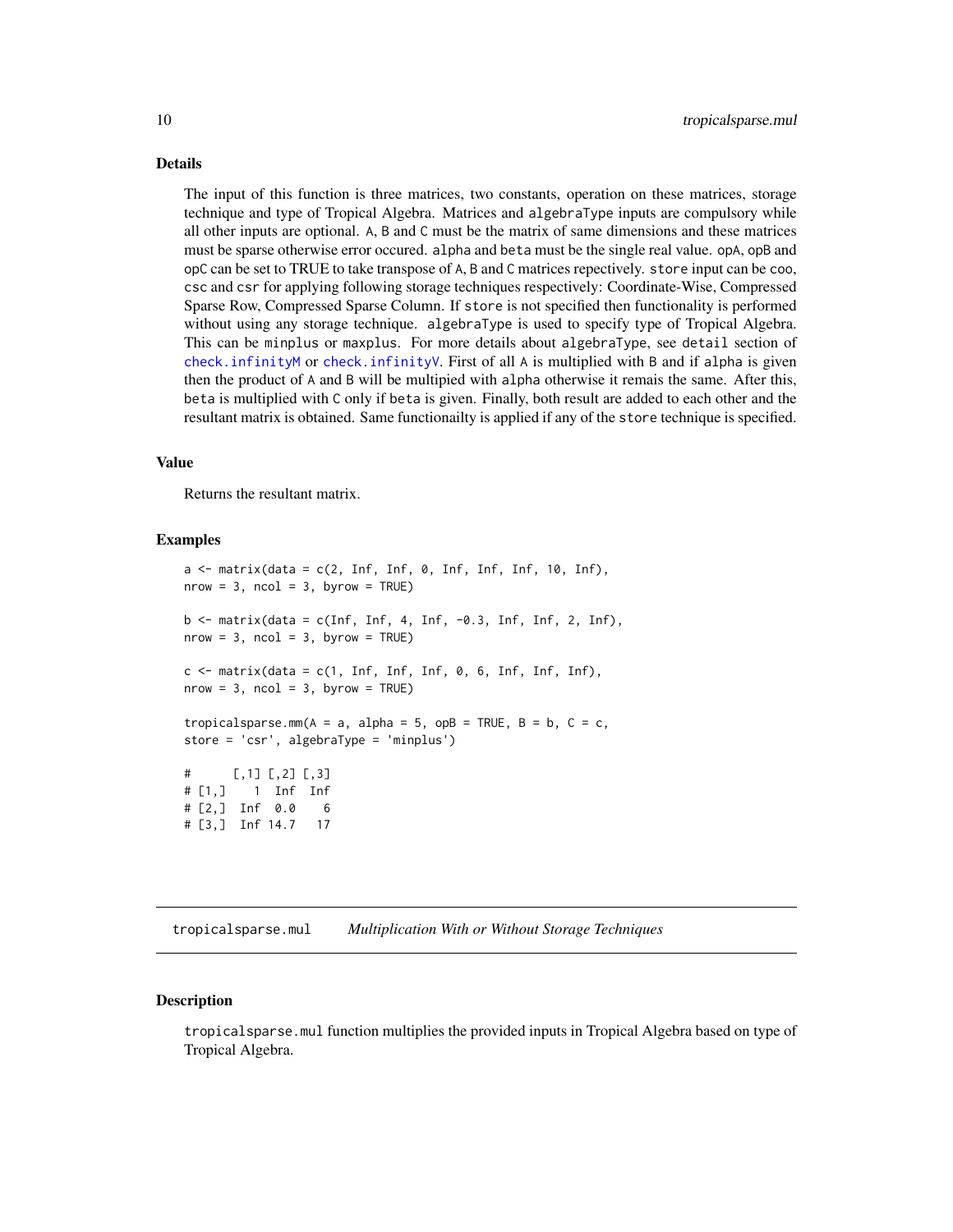#### <span id="page-10-0"></span>tropicalsparse.mul 11

#### Usage

tropicalsparse.mul(A, B, store = NULL, algebraType)

#### Arguments

| A           | is matrix or vector.                            |
|-------------|-------------------------------------------------|
| B           | is matrix or vector.                            |
| store       | is storage technique.                           |
| algebraType | is string input that can be minplus or maxplus. |

#### Details

The compulsory inputs of the function tropicalsparse.mul are A, B and algebraType while the remaining input is optional that is store. The inputs A and B can be matrix/matrix, matrix/vector, vector/matrix and vector/vector otherwise the function generates an error. For A and B, the order of the input does not matter. It can be in any of the following way: the first input of the function is matrix and second input is a vector. Similarly, vise versa. store can be coo, csc and csr for applying following storage techniques respectively: Coordinate-Wise, Compressed Sparse Row, Compressed Sparse Column. This input is case sensitive. If the store input is other than the specified storage techniques then the function generates an error. The input algebraType is used to specify type of Tropical Algebra. This can be minplus or maxplus. For more details about algebraType, see detail section of [check.infinityM](#page-1-1) or [check.infinityV](#page-2-1). [tropicalsparse.storage](#page-13-1) function is used to apply storage technique depends upon the input given. If store input is not specified then the functionality will be performed without using any storage technique.

#### Value

Multiplication of A and B in Tropical Algebra.

#### See Also

[tropicalsparse.add](#page-4-1), [tropicalsparse.storage](#page-13-1)

#### Examples

```
a \leq matrix(data = c(2, Inf, Inf, 0, Inf, Inf, Inf, 10, Inf),
nrow = 3, ncol = 3, byrow = TRUE)
b \le matrix(data = c(Inf, Inf, 4, Inf, -0.3, Inf, Inf, 2, Inf),
nrow = 3, ncol = 3, byrow = TRUE)
tropicalsparse.mul(a, b, 'csr', 'minplus')
```
# [,1] [,2] [,3] # [1,] Inf Inf 6 # [2,] Inf Inf 4 # [3,] Inf 9.7 Inf

# also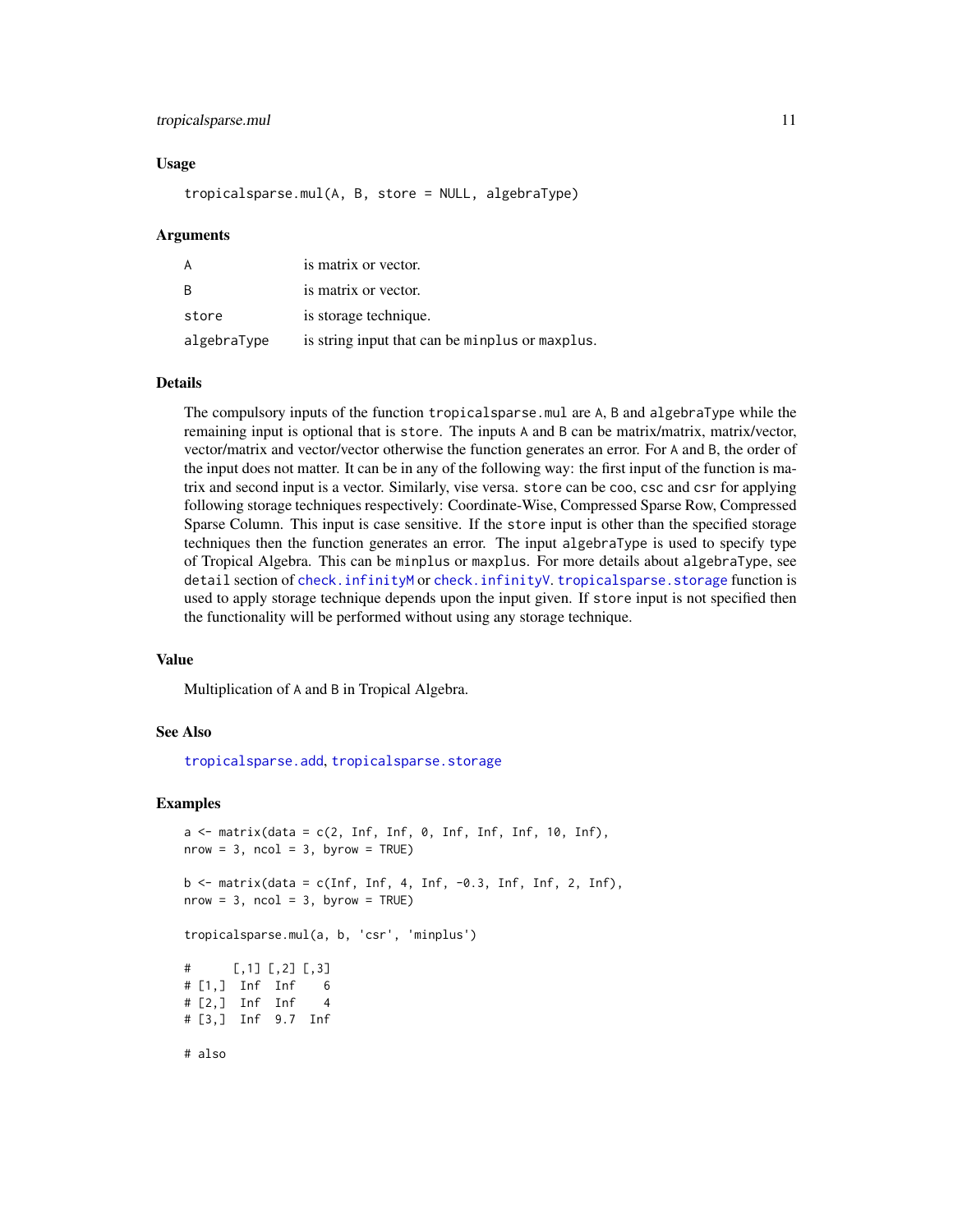```
a \leq matrix(data = c(5, -Inf, -Inf, -Inf, -Inf, -Inf, -Inf, 10, 2),
nrow = 3, ncol = 3, byrow = TRUE)
b <- matrix(data = c(-Inf, -Inf, 3, -Inf, 0.5, -Inf, 1.1, -Inf, -Inf),
nrow = 3, ncol = 3, byrow = TRUE)
tropicalsparse.mul(a, b, 'coo', 'maxplus')
# [,1] [,2] [,3]
# [1,] -Inf -Inf 8
# [2,] -Inf -Inf -Inf
# [3,] 3.1 10.5 -Inf
# also
a \leftarrow matrix(data = c(2, Inf, Inf, 0, Inf, Inf, Inf, 2, Inf),
nrow = 3, ncol = 3, byrow = TRUE)
b \leq c(\text{Inf}, 0, 10)tropicalsparse.mul(a, b, algebraType = 'minplus')
# [,1] [,2] [,3]
# [1,] Inf Inf Inf
# [2,] 0 Inf Inf
# [3,] Inf 12 Inf
```
<span id="page-11-1"></span>tropicalsparse.mv *tropicalsparse.mv()*

#### Description

tropical sparse. mv function performs the matrix-vector operation on the equation:  $y = alpha *$  $op(A) * x + beta * y.$ 

#### Usage

```
tropicalsparse.mv(alpha = NULL, A, opA = FALSE, x, beta = NULL, y,
 store = NULL, algebraType)
```
#### Arguments

| alpha | is a single real value. |
|-------|-------------------------|
| A     | is a matrix.            |
| opA   | is transpose of A.      |
| x     | is a vector.            |

<span id="page-11-0"></span>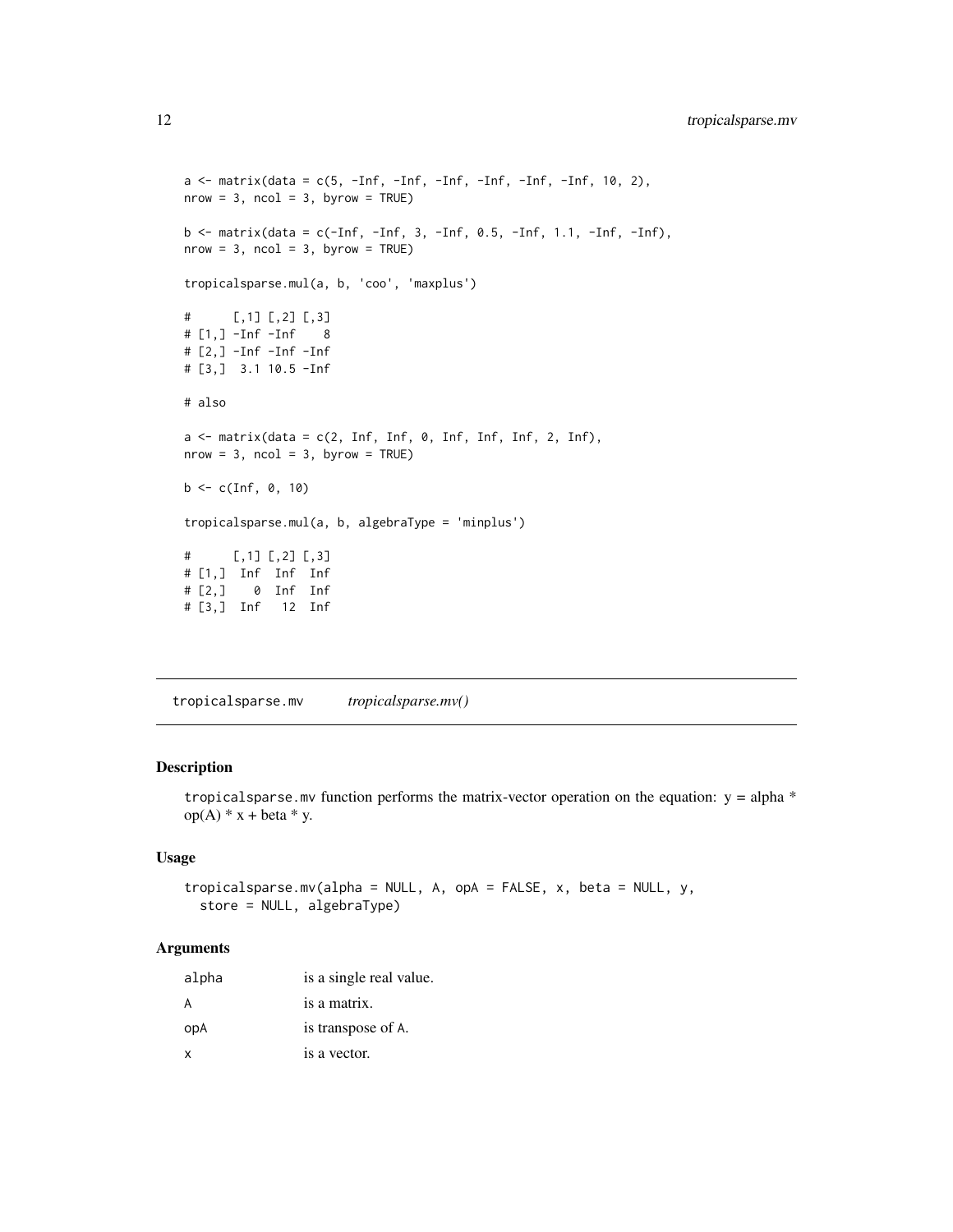#### <span id="page-12-0"></span>tropicalsparse.mv 13

| beta        | is a single real value.                         |
|-------------|-------------------------------------------------|
| - V         | is a vector.                                    |
| store       | is storage technique.                           |
| algebraType | is string input that can be minplus or maxplus. |

#### Details

The input of this function is one matrix, transpose of that matrix, two vectors, two constants, storage technique and type of Tropical Algebra. The inputs of the matrix, vectors and algebraType are compulsory while all other inputs are optional. The matrix must be sparse otherwise error occured. alpha and beta must be a single real value. opA can be set to TRUE to take transpose of A. store input can be coo, csc and csr for applying following storage techniques respectively: Coordinate-Wise, Compressed Sparse Row, Compressed Sparse Column. If store is not specified then functionality is performed without using any storage technique. algebraType is used to specify type of Tropical Algebra. This can be minplus or maxplus. For more details about algebraType, see detail section of [check.infinityM](#page-1-1) or [check.infinityV](#page-2-1). First of all A is multiplied with x and if alpha is given then the product of A and x will be multipied with alpha otherwise it remais the same. After this, beta is multiplied with y only if beta is given. Finally, both result are added to each other and the resultant matrix is obtained. Same functionailty is applied if any of the store technique is specified.

#### Value

Returns the resultant matrix.

```
a \leq matrix(data = c(2, Inf, Inf, 0, Inf, Inf, Inf, 10, Inf),
nrow = 3, ncol = 3, byrow = TRUE)
b \leq c(2, \ln f, 5)c \leq -c(\text{Inf}, 9, \text{Inf})tropicalsparse.mv(A = a, alpha = 5, opA = TRUE, x = b, y = c,
store = 'csr', algebraType = 'minplus')
# [, 1] [, 2] [, 3]
# [1,] 9 Inf Inf
# [2,] 9 9 9
# [3,] Inf 20 Inf
```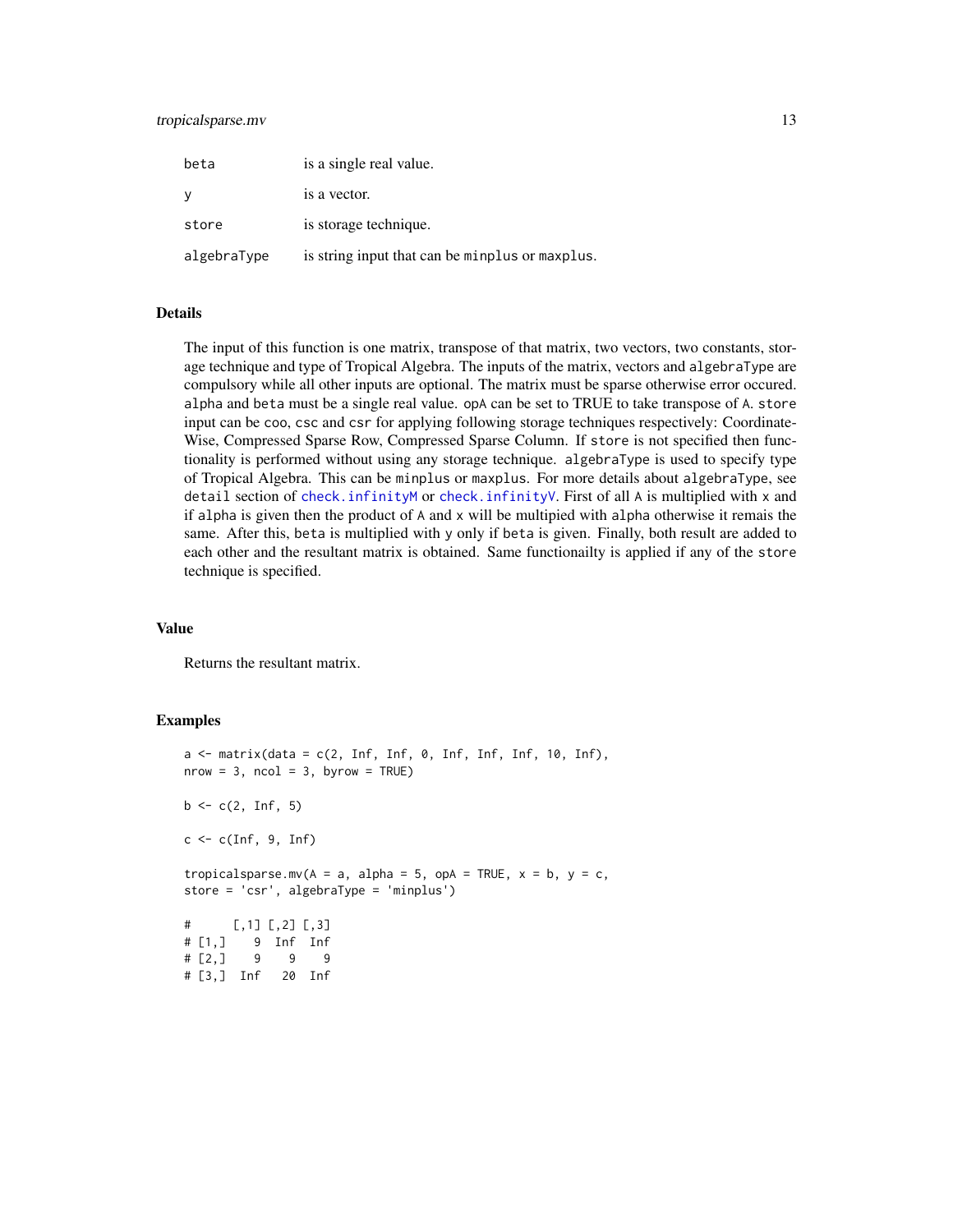<span id="page-13-1"></span><span id="page-13-0"></span>tropicalsparse.storage

*Storage Techniques*

#### **Description**

tropicalsparse.storage function is used to apply coo, csr and csc storage techniques on the sparse matrix in Tropical Algebra.

#### Usage

tropicalsparse.storage(M, store, algebraType)

#### Arguments

| м           | is Matrix                                       |
|-------------|-------------------------------------------------|
| store       | is storage technique.                           |
| algebraType | is string input that can be minplus or maxplus. |

#### Details

The function tropicalsparse. storage recieves a matrix as first input, storage technique as second input and the type of Tropical Algebra as third input. All the inputs are compulsory. store can be coo, csr and csc. algebraType is used to specify type of Tropical Algebra. This can be minplus or maxplus. For more details about algebraType, see detail section of [check.infinityM](#page-1-1) or [check.infinityV](#page-2-1). If store is equal to coo then the function returns a list containing three arrays that are row\_Indices\_COO, col\_Indices\_COO and values\_COO. If store is equal to csc then the function returns a list containing three arrays that are col\_Pointer\_CSC, row\_Indices\_CSC and values\_CSC. If store is equal to csr then the function returns a list containing three arrays that are row\_Pointer\_CSR, col\_Indices\_CSR and values\_CSR. These storage techniques are especially designed for sparse matrices and are very helpful and time saving.

#### Value

Returns a list result that contains three arrays depends upon the store input.

#### See Also

[tropicalsparse.add](#page-4-1), [tropicalsparse.mv](#page-11-1).

```
a \leq -\text{ matrix}(data = c(2, Inf, Inf, 0, Inf, Inf, Inf, 10, Inf),nrow = 3, ncol = 3, byrow = TRUE)
tropicalsparse.storage(a, 'coo', 'minplus')
# $row_Indices_COO
```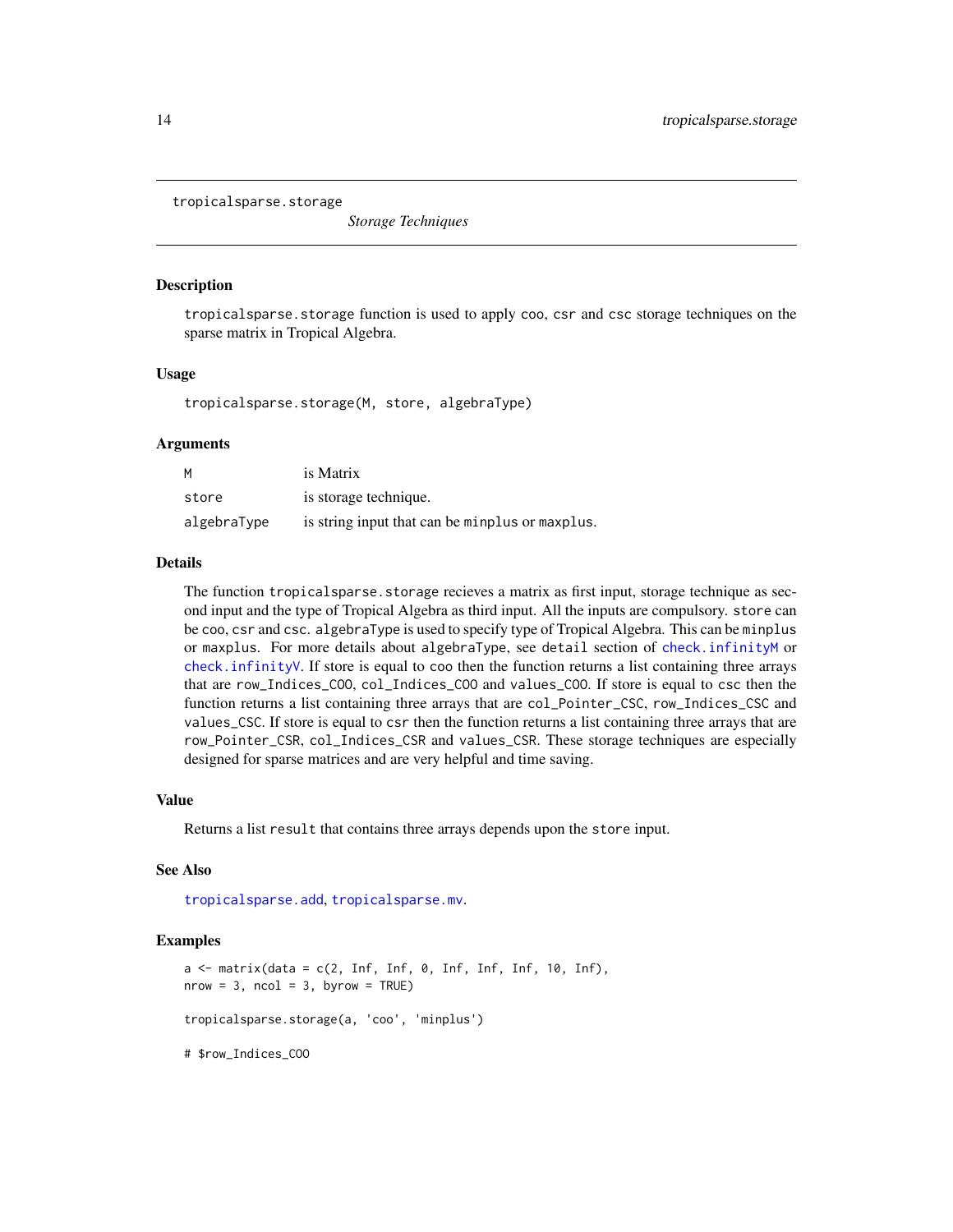### tropicalsparse.storage 15

# [1] 1 2 3 # \$col\_Indices\_COO # [1] 1 1 2

# \$values\_COO # [1] 2 0 10